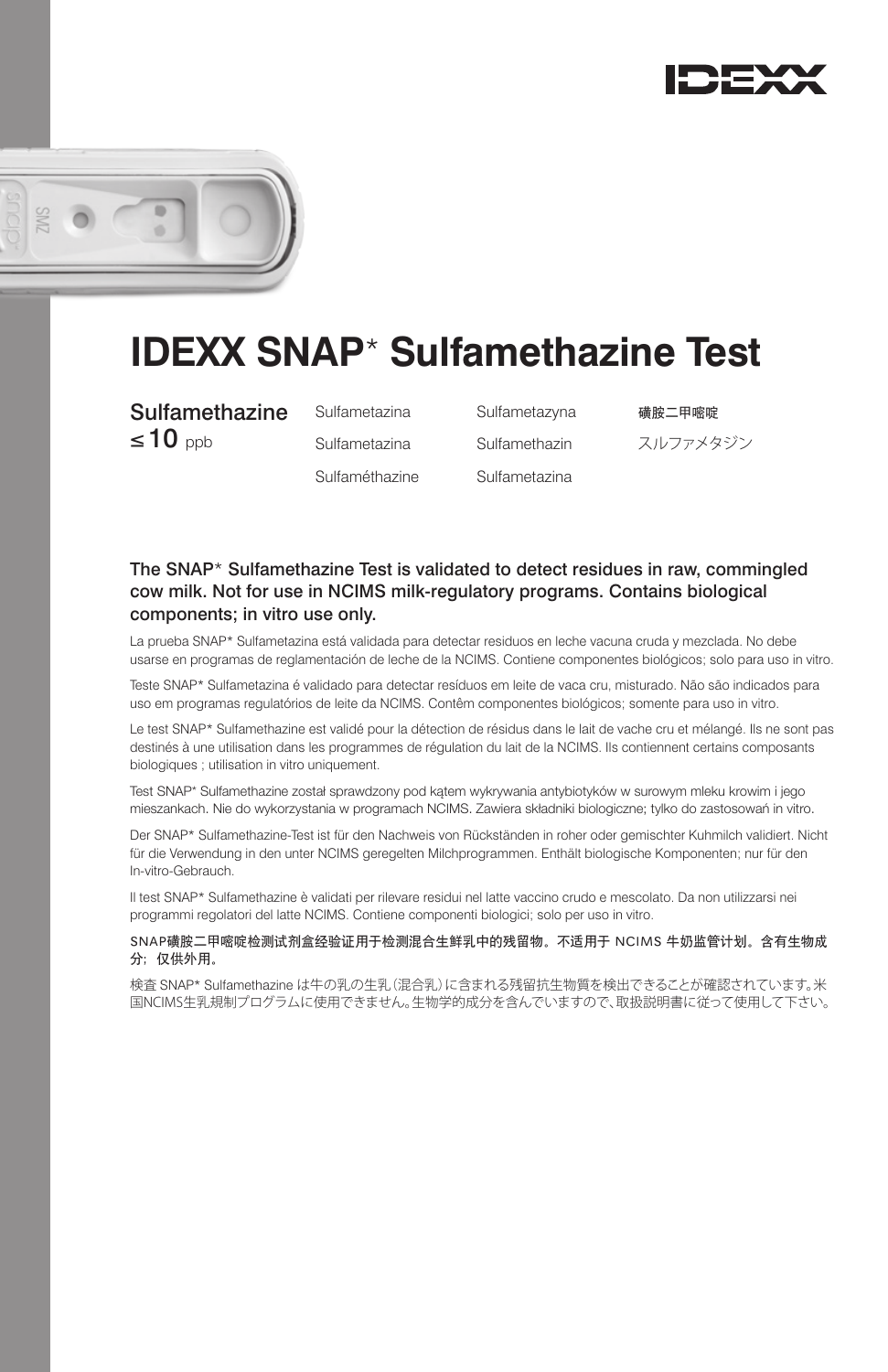## **Long-term storage**

Almacenamiento a largo plazo Armazenamento em longo prazo Stockage de longue durée Langzeitlagerung

Długoterminowe przechowywanie

## **Ensure sample and heater block are at correct temperature before use.**

Asegúrese de que la muestra y el equipo calentador estén a la temperatura correcta antes de usarlos.

Certifique-se de que a amostra e o bloco de aquecimento estão na temperatura correta antes de usar.

Assurez-vous que l'échantillon et le bloc chauffant sont à la bonne température avant de les utiliser.

Przed użyciem upewnij się, że próbka i blok grzejny mają odpowiednią temperaturę. Vor der Verwendung muss bestätigt werden, dass Probe und Heizblock die richtige Temperatur haben.

Assicurarsi che il campione e l'unità riscaldante siano alla temperatura corretta prima dell'utilizzo.

使用前确保样品和加热器温度适当。

使用前に、サンプルとヒート ブロックが設 定温度にあることを確認してください。





Transfiera la leche y agite. Transfira o leite e agite.

Transférez le lait et mélangez. Przelej mleko i wymieszaj fiolkę. Milch transferieren und schwenken.

Trasferire il latte e miscelare con un movimento circolare.

加入奶样并摇晃。 生乳を移し、撹拌させます。



**Precautions:** Test milk within 3 days of collection; thoroughly mix milk before testing. Do not use abnormallooking milk or expired tests; do not mix components from different kits. If the control spot fails to develop color, retest the sample.

40°C

0°C

50°C

 $10^{\circ}$ C

**Precauciones:** Realice pruebas en la leche dentro de los 3 días posteriores a su obtención; mézclela bien antes de realizar una prueba. No use leche que tenga apariencia extraña ni pruebas que estén vencidas; no mezcle componentes de kits diferentes. Si el punto de control no desarrolla color, repita la prueba en la muestra.

**Precauções:** Teste o leite dentro de no máximo três dias da coleta; misture bem o leite antes de testar. Não utilize leite de aparência anormal ou adulterado nos testes; não misture componentes de kits diferentes. Se o ponto de controle não desenvolver a cor, teste novamente a amostra.

**Précautions :** Testez le lait dans les 3 jours qui suivent sa collecte ; mélangez soigneusement le lait avant de le tester. N'utilisez pas du lait dont l'aspect est anormal ou des tests périmés ; ne mélangez pas les composants de différents kits. Si aucune couleur n'apparaît dans la fenêtre de contrôle, procédez à un nouveau test de l'échantillon.

Środki ostrożności: Mleko należy badać w ciągu 3 dni od pobrania; przed badaniem należy dokładnie wymieszać mleko. Nie stosować mleka o nieprawidłowym wyglądzie lub przeterminowanych testów; nie mieszać składników pochodzących z różnych zestawów. Jeżeli plamka kontrolna nie zmieni koloru, należy powtórzyć badanie próbki.

**Vorsichtsmaßnahmen:** Die Milch innerhalb von 3 Tagen nach der Gewinnung testen; die Milch vor dem Testen gründlich mischen. Keine abnormal aussehende Milch oder abgelaufene Tests verwenden; keine Bestandteile aus verschiedenen Kits mischen. Wenn sich der Kontrollpunkt nicht verfärbt, die Probe erneut testen.

**Precautions:** Testare il latte entro 3 giorni dalla raccolta; mescolare bene il latte prima del test. Non utilizzare latte dall'aspetto anomalo o test scaduti; non mescolare componenti di kit diversi. Se la macchia di controllo non sviluppa colorazione, testare nuovamente il campione.

#### 注意事项:样品收集后三天内进行检测;检测前充分混匀。切记不可使用性状异常的样品或过期的试剂盒进行检测;不可混用不同试 剂盒的组件。如果对照点未显色,请重新检测样品。

注意:採取から 3 日以内に生乳を検査してください。検査前に生乳をよく混ぜてください。異常が認められる生乳または期限切れの検査 キットは使用しないでください。別のキットの成分を混ぜないでください。コントロールスポットが発色しない場合は、サンプルを再検査 してください。

## Transfer milk and swirl. **2** Incubate sample and SNAP test for 2 minutes. 3 Pour, watch, **Incubate sample and SNAP test for 2 minutes.**

**Procedure • Procedimiento • Procedimento • Procédure • Procedura • Verfahren • Procedura •** 步骤 **• 手順**

Incube la muestra y la prueba SNAP durante 2 minutos.

Incube a amostra e o teste SNAP por 2 minutos. Laissez incuber l'échantillon et le test SNAP pendant 2 minutes.

Poddaj inkubacji próbkę i test SNAP przez 2 minut.

Die Probe und den SNAP-Test 2 Minuten inkubieren.

Incubare il campione e il test SNAP per 2 minuti.

## 将样品和试剂盒放在加热器上孵育2分钟。

サンプルと SNAP 検査品を 2 分間インキュ ベートします。







Viértala, obsérvela y luego presione hasta que escuche el sonido SNAP.

Despeje, observe e, então, faça o snap. Versez, observez, puis actionnez le SNAP. Przelej, obserwuj, a następnie dociśnij.

Abgießen, beobachten und dann herunterdrücken (Snap).

Versare, osservare e premere finché si sente il suono di uno scatto ("snap" in inglese).

倾倒、观察然后摁下。 アクティベート サークル 。



### **Snap when sample reaches activation circle.**

Presione hasta que escuche el sonido SNAP cuando la muestra alcance el círculo de activación.

Faça o snap quando a amostra alcançar o círculo de ativação.

T1 T2 T3 CLOCK H S M C Actionnez le SNAP lorsque l'échantillon atteint le cercle d'activation.

> Dociśnij, gdy płyn dotrze do kółka aktywacji. Herunterdrücken, wenn die Milch den

Aktivierungskreis erreicht. Eseguire quest'operazione (snap) quando il

campione raggiunge il cerchio di attivazione. 样本达到激活环时摁下。

サンプルがアクティベート サークルに達し たら、スナップします。



**Read results at 7 minutes.**

Lea los resultados a los 7 minutos. Faça a leitura dos resultados em 7 minutos. Lecture des résultats à 7 minutes. Odczytaj wyniki po 7 minutach. Nach 7 Minuten die Ergebnisse ablesen. Leggere i risultati dopo 7 minuti.

7 分钟时读取结果。

7 分経過したら、結果を読み取ります。





Conservazione a lungo termine 长期储存 保管温度